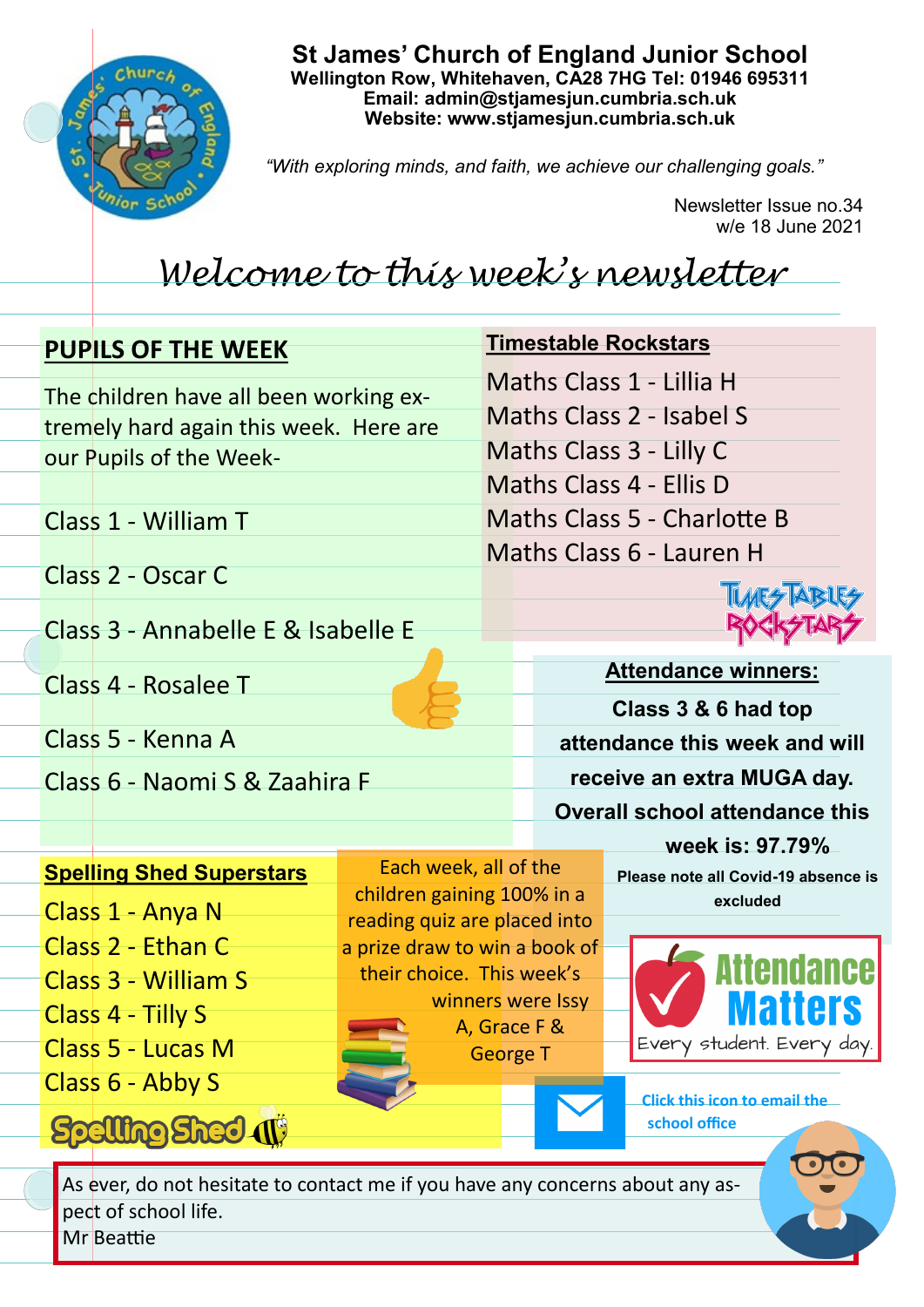Again, it was great to recognise all of the classes hard work and certificate winners this week. The children continue to work extremely hard and have been busy completing their summer assessments this week. Teachers also report that children have been really enjoying their topics on roller coasters, music, creating poetry about nature and hitting rounders. All ingredients for a fantastic week's learning.

**Transition –** Schools across Cumbria this week received updated guidance from the Local Authority.

Within this guidance there were clear messages based around visits off site and visitors to school. In light of these rule changes we have had to make the following changes to our remaining plans for this term.

- Sports day will still happen on Thursday 1st July, though unfortunately we will be unable to invite parents to attend.
- All transition plans that involve children mixing with new children (including our planned visit from Year 2 children) will now need to be cancelled. We are considering alternatives remotely.
- The Year 6 residential and outdoor sports competitions can still go ahead under the current guidance.

This recent guidance has been shared due to the increased transmission rate of Delta variant in the county and I would urge you to read through other parental letters that have been shared earlier today.

**Year 6 residential –** If there are any parents who didn't receive the information shared during this week's meetings please contact the school office

**Parking** – Can I please remind parents to be considerate of local residents when choosing where to park. Again, I do appreciate the lack of parking facilities around school, but I have also had to spend time speaking with residents about their frustrations from parents parking on yellow lines directly outside their houses. Thank you for your consideration.

**Galleries—**Here are some links of the lessons and activities which have been happening in school this week -

• [Class 6](http://www.stjamesjun.cumbria.sch.uk/work/os-maps/66080) and the other lower classes have been looking at OS maps of Western Cumbria this week ([Class 4\)](http://www.stjamesjun.cumbria.sch.uk/work/using-ordnance-survey-maps/66030),

- Mrs Milligan has been working in RE on this terms Christian value which is [thankfulness,](http://www.stjamesjun.cumbria.sch.uk/work/christian-value-thankfulness/66009)
- and [Class 2](http://www.stjamesjun.cumbria.sch.uk/work/its-coming-home/65990) have been getting ready for the Euros!





Check out some of the other [galleries](http://www.stjamesjun.cumbria.sch.uk/works) showing the children learning and exploring a range of different topics. Check out your child's [class page](http://www.stjamesjun.cumbria.sch.uk/classes) here.